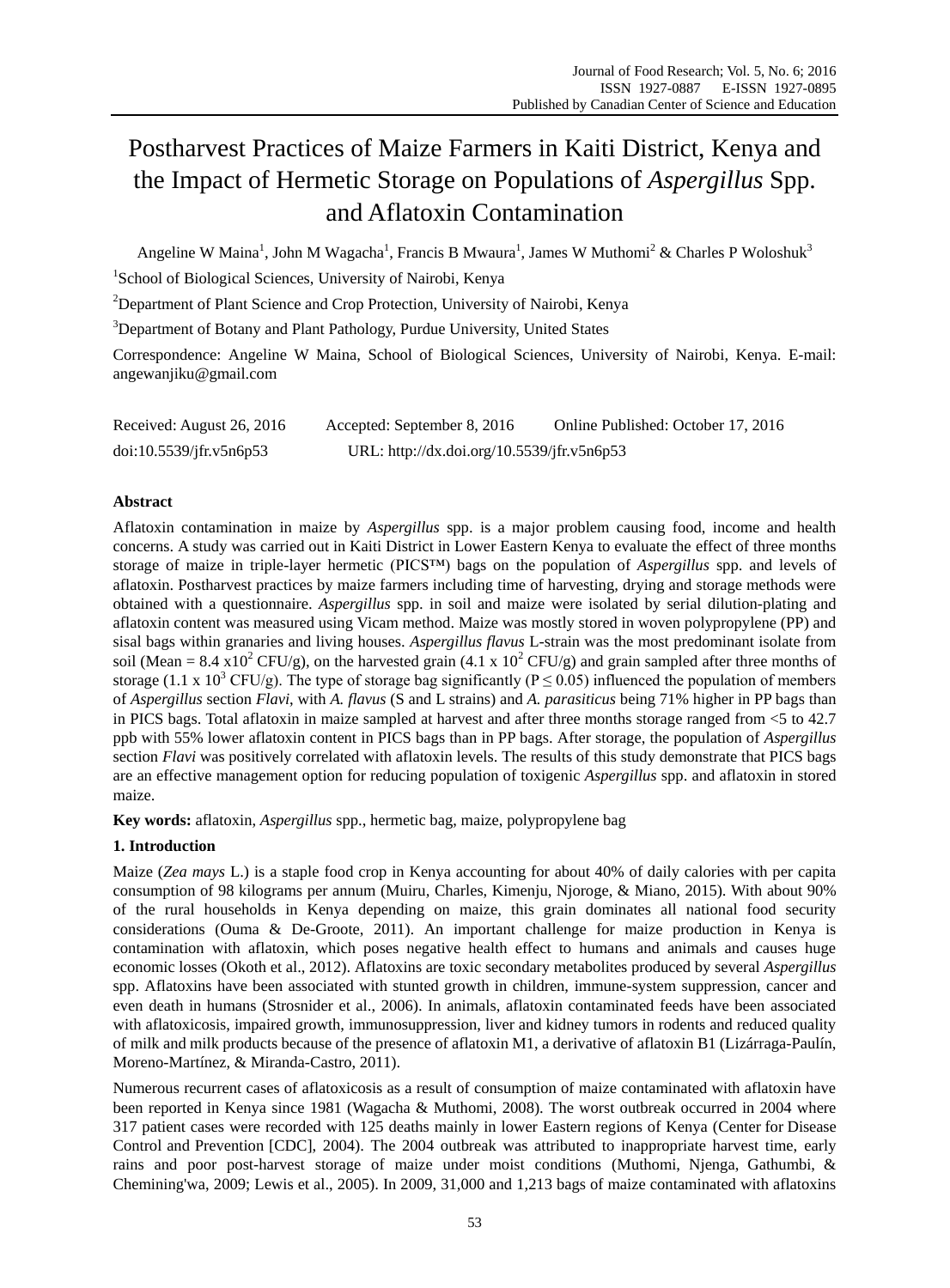were condemned in Mbeere, Embu County and Bura Irrigation Scheme in Tana River County, respectively (Nyaga, 2010). Due to deleterious health effects associated with aflatoxin consumption, the Kenya Bureau of Standards (KEBS) set the limit for total aflatoxin level in maize at 10 μg/kg (Kenya Bureau of Standards [KEBS], 2007). Despite the existence of such regulations, contamination of food by aflatoxins is still a major challenge in Kenya.

Despite its importance in the country's economy, maize is liable to infections by mycotoxin producing fungi at pre-harvest, harvest and post-harvest stages (Atanda et al., 2011). Colonization of maize by *Aspergillus* spp. is a major challenge in maize production due to aflatoxin contamination (Wagacha & Muthomi, 2008). *Aspergillus* species are ubiquitous in the environment such as soil, air and debris and are widely distributed in tropical and sub-tropical environments (Klich, 2002). They grow as saprophytes in the soil which serves as the main reservoir of their propagules and as a source of primary inocula (Scheidegger & Payne, 2003). Factors such as high temperatures and moisture, drought stress and delayed harvesting predispose maize to infection by *Aspergillus*  spp. and consequently aflatoxin contamination (Atanda et al., 2011). Aflatoxins, the most prevalent mycotoxins in Kenya are mainly produced by *A. fl*a*vus* and *A. parasiticus* (Okoth et al., 2012) and other less common *Aspergillus* species such as *A. nomius*, *A. bombycis* and *A. parvisclerotigenus* (Reiter, Zentek, & Razzazi, 2009). There are two major morphotypes of *Aspergillus flavus*; S and L strains (Cotty, 1994). *Aspergillus flavus* S-strain produces small numerous dark sclerotia and is considered the most toxigenic since it produces high levels of B type aflatoxins (Cotty & Cardwell, 1999). *Aspergillus flavus* L-strain produce yellow to bright green colonies with fewer sclerotia and less B-aflatoxins (Probst, Bandyopadhyay, Price, & Cotty, 2011). *Aspergillus parasiticus*  which is distinguished by dark green colonies and rough conidia (Atehnkeng et al., 2008) produces aflatoxin B1 (AFB1), B2 (AFB2), G1 (AFG1) and G2 (AFG2) (Reiter et al., 2009).

In maize production, post-harvest practices, such as proper drying and storage, are key areas along the maize value chain to maintain grain quality, quantity and safety (Akowuah, Mensah, Chan, & Roskilly, 2015). However, poor storage practices often adopted by smallholder farmers play a major role in fungal growth and aflatoxin contamination (Wagacha et al., 2013). Most smallholder farmers use different packaging/storage materials that include polypropylene bags and giant woven baskets for packing and storing their maize grains (Hell, Cardwell, Setamou, & Poehling, 2000; Shabani, Kimanya, Gichuhi, Bonsi, & Bovell-Benjamin, 2015). These packaging/ storage materials provide optimal conditions for fungal growth and aflatoxin contamination (Hell et al., 2000). Moreover, insect pest disseminate spores of *Aspergillus* spp. in storage increasing the chances of aflatoxin contamination (Hell at al., 2008). However, application of chemical insecticides to protect grains against storage pests and other pathogens has yielded minimal results. Moreover, lack of suitable and affordable grain storage technologies often compel majority of the smallholder farmers to sell their produce immediately after harvest (Gitonga, De Groote, & Tefera, 2015).

A modern method that entails the use of Purdue Improved Crop Storage (PICS™) triple-layer hermetic bags for grain storage has been developed and is gaining favor among many farmers given its advantages when compared with the traditional storage methods (Hell, Mutegi, & Fandohan, 2010). This technology relies on creation of bio-generated atmospheres that hinder survival of microorganisms including fungi (Anankware, Fatunbi, Afreh-Nuamah, Obeng-Ofori, & Ansah, 2012). As a result of fungal, insect and grain respiration within the hermetic bags, oxygen levels drop significantly while carbon dioxide levels increase (Baoua, Amadou, Baributsa, & Murdock, 2014). This creates an unfavorable atmosphere for survival of these organisms within the enclosed system. Triple-bagging technology is therefore sustainable, cost effective and effectively maintains high quality maize grains for longer period of time (Anankware et al., 2012). A frequently asked question by maize producers is what impact the hermetic bags have on mycotoxigenic fungi. The objective of this study was therefore to evaluate the effect of PICS bags on the population of *Aspergillus* spp. and levels of aflatoxin in maize grains stored for three months. The population and incidence of *Aspergillus* spp. and total aflatoxin levels of maize stored in PICS and woven polypropylene (PP) bags were compared after three months storage under farmers' storage conditions.

# **2. Materials and Methods**

# *2.1 Description of the Study Area*

The study was conducted in Mukuyuni and Kilala Locations of Kaiti District, Makueni County of Lower Eastern Kenya. Kaiti District lies between latitude 1° 45' 00" S and longitude 37° 42' 00" E. The area is semi-arid to arid with a temperature range between 18 °C to 24 °C in the cold seasons and 24 °C to 33 °C in the hot days (Table 1). The rainfall pattern is bi-monsoonal with the long but unreliable rains in March to May and the more reliable short rains in October to December (Makueni County Integrated Development Plan [MCIDP], 2013). The area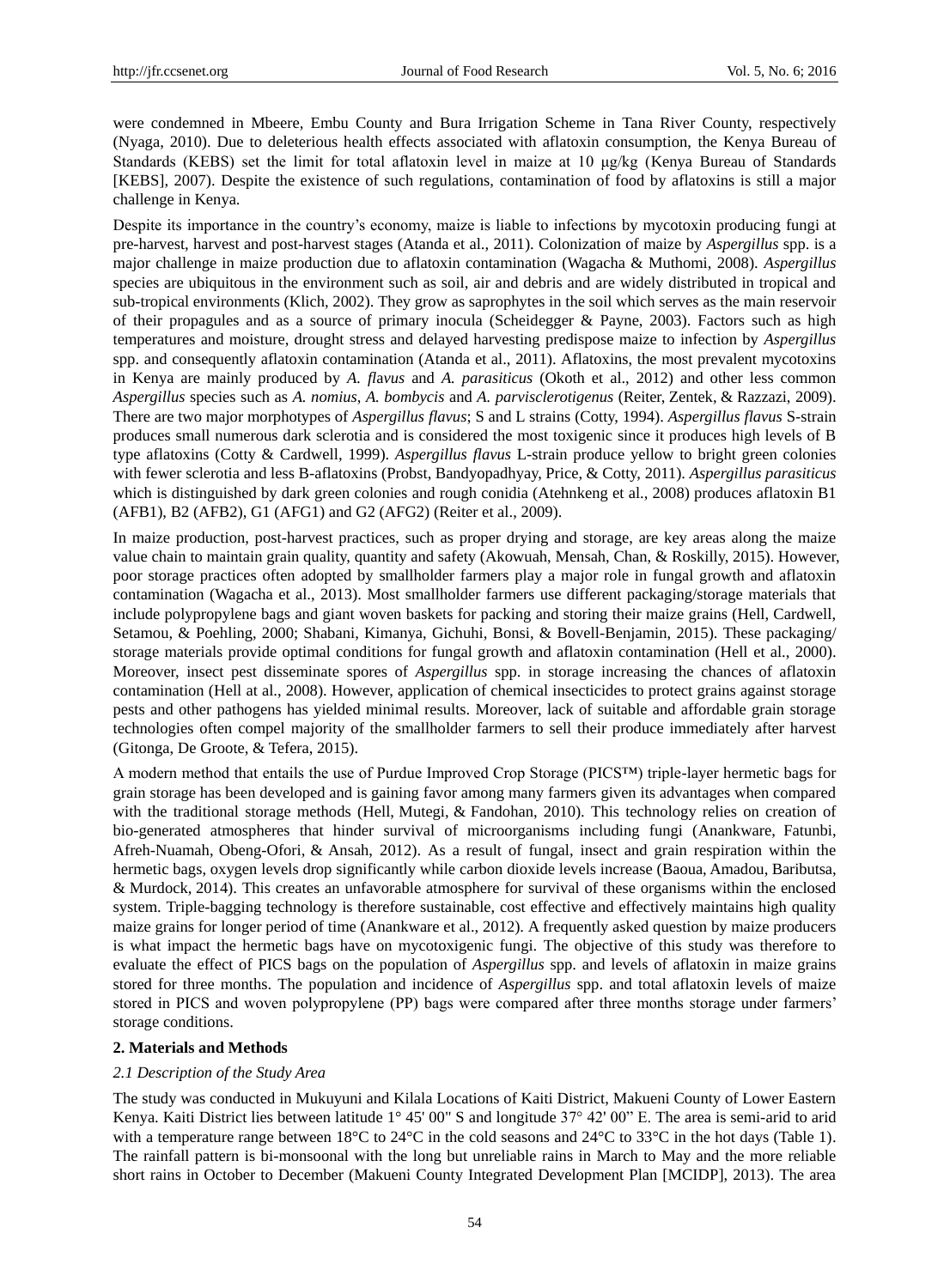receives an annual rainfall of between 800-1200 mm and has an elevation of 600m to 1900m above the sea level (MCIDP, 2013). Residents of Kaiti District rely on subsistence and mixed farming as their major source of livelihood. Maize is the primary dietary staple and the main crop produced. The selection of the study area was based on previous reports of re-current aflatoxicosis outbreaks (Lewis et al., 2005).

Table 1. Monthly temperature (°C), precipitation (mm) and relative humidity (%) data of Kaiti District for the year 2015

| Month     | Minimum temperature | Maximum temperature | Precipitation | Minimum      | Maximum      |
|-----------|---------------------|---------------------|---------------|--------------|--------------|
|           | $\mathbb{C}$        | $\mathcal{C}$       | (mm)          | $RH$ $(\% )$ | $RH$ $(\% )$ |
| January   | 17.6                | 30.4                | 0.0           | 36.7         | 85.3         |
| February  | 18.3                | 31.6                | 0.2           | 35.5         | 87.8         |
| March     | 18.5                | 31.2                | 0.4           | 35.6         | 87.8         |
| April     | 19.5                | 29.3                | 9.3           | 51.0         | 95.1         |
| May       | 18.7                | 27.5                | 0.7           | 56.6         | 94.9         |
| June      | 17.5                | 26.5                | 0.0           | 55.3         | 94.4         |
| July      | 17.5                | 26.4                | 0.0           | 53.0         | 95.0         |
| August    | 17.6                | 25.9                | 0.1           | 50.6         | 93.4         |
| September | 17.9                | 28.4                | 0.0           | 42.2         | 91.1         |
| October   | 20.0                | 29.4                | 0.5           | 43.5         | 92.0         |
| November  | 20.1                | 28.5                | 6.2           | 58.4         | 96.3         |
| December  | 19.8                | 29.1                | 5.3           | 54.6         | 94.8         |

Source: (awhere, Inc, 2015); RH – Relative humidity

# *2.2 Field Survey and Sampling*

Field survey and sampling were conducted between October 2015 and January 2016. A field survey involving 30 maize farms selected randomly was carried out in October 2015; 15 farms in Mukuyuni and 15 farms in Kilala administrative Locations of Kaiti District, Makueni County. A semi-structured questionnaire was administered to the farmers to collect data on maize production, handling and storage. Questions were designed to determine the time of harvesting, length of maize drying period, storage practices, farmers' knowledge on aflatoxin, type of storage structures, problems associated with storage and duration of grain storage before consumption, selling or planting. Soil samples were collected at planting time from 15 maize fields in each of the study locations. In each farm, a minimum of five sampling points at least 5 m apart were identified randomly. Approximately 100 g of soil was collected from the top 5 cm horizon at each sampling point, thoroughly mixed to make a composite sample from which a 500 g sample was drawn. Soil was put in a zip lock, plastic bag, transported to the laboratory within 72 h of sampling. The soil was air dried on laboratory benches for five days and stored in Kraft bags at room temperature (23  $\pm$  2 °C) until mycological analysis.

Dry maize grain samples were collected after harvest from 30 farmers; 15 of whom were randomly selected from each of the two Locations. The sampled maize grains were harvested from the same fields where soil had been sampled at the time of planting. From each household, shelled grains were randomly taken from different parts of the storage bag or container. The incremental sample was thoroughly mixed to form a composite sample from which 1 kg was drawn. A further 30 maize grain samples of 6 kg each were obtained from the same farmers after harvest and divided into two equal portions for storage. The samples were separately stored in woven polypropylene bags (PP) and PICS bags for three months in farmers' storage structures. Sampling from PICS bags and PP bags entailed thoroughly mixing the 3 kg grain sample and drawing a 1 kg sub-sample. The collected maize grain samples were placed in Kraft bags and transported to the laboratory within 72 h of sampling and stored at  $4^\circ$ C until mycological analysis.

# *2.3 Isolation and Enumeration of Aspergillus Spp. from Soil and Maize Grains*

Isolation and enumeration of *Aspergillus* spp. from soil and ground maize grains was carried out aseptically using serial dilution and spread plate technique on potato dextrose agar (PDA) medium amended with antibiotics: 50 mg penicillin/L, 50 mg tetracycline/L and 50 mg streptomycin/L (Muthomi, 2001). One kilogram of maize grain sample was mixed thoroughly and ground using a dry mill kitchen blender (BL335, Kenwood, UK). The sample was divided into two equal sub-samples for microbial and aflatoxin analysis. *Aspergillus* spp. were isolated and enumerated from soil and ground maize grain samples by suspending 1g of sample in 9 mL of sterile distilled water, which was thoroughly shaken and serially diluted up to  $10^{-2}$  of the original concentration.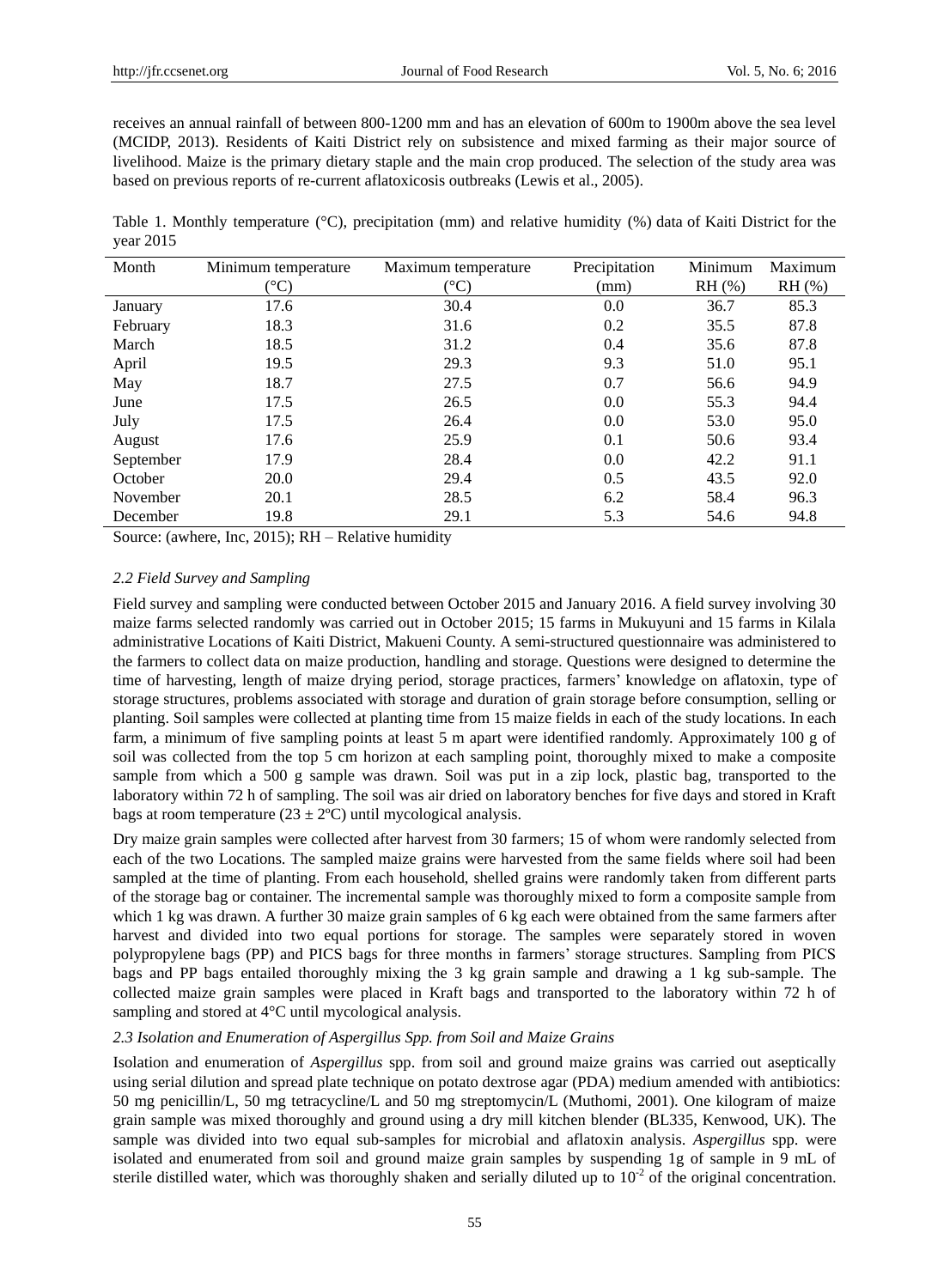A 100 µL aliquot of each suspension was plated onto PDA medium amended with antibiotics and incubated for 5 days at 25 °C. The isolation and enumeration of *Aspergillus* spp. was carried out in triplicates for each soil and maize grain sample. Fungal colonies from soil and maize were identified and classified and colony counts of *Aspergillus* species expressed in colony forming units per gram of soil (CFU/g) as follows:

CFU/g sample = 
$$
\frac{\text{Number of colonies of a fungal species}}{\text{Amount plated} \times \text{Dilution factor}}
$$
 (1)

The incidence of each fungal species was calculated as follows:

$$
Incidence ( %) = \frac{Number of isolates of a fungal species}{Total number of fungal species} X 100
$$
 (2)

## *2.4 Identification of Aspergillus Species*

Single colonies of *Aspergillus* spp. identified in PDA medium amended with antibiotics were sub-cultured onto 5/2 media (5% V8 juice and 2% agar, pH 5.2) (Atehnkeng et al., 2008). The cultures were incubated at 31°C for 5 days. *Aspergillus* spp. were identified based on colony colour, shape, pigmentation, texture and pattern of growth (Klich, 2002). Isolates that produced numerous small dark sclerotia on 5/2 media were identified as *A. flavus* S-strain, while those with yellow to bright green colony without sclerotia were identified as *A. flavus* L-strain. Isolates that formed dark green colonies on 5/2 media and produced rough conidia were considered *A. parasiticus* (Atehnkeng et al., 2008). Colonies that were black on the top surface, while the underside remained pale, were identified as *A. niger*. Microscopic examination of *Aspergillus* spp. was done with modified Riddell slides (Riddell, 1950). All prepared slides were examined using a light microscope (x1000 magnification) (LEICA DM500, Leica Microsystems, Switzerland*)* and images recorded using a camera (LEICA ICC 50, Leica Microsystems, Wetzler, Germany) mounted on the microscope. Microscopic characteristics used in identification of *Aspergillus* spp. were conidial heads, seriation, conidia size, shape and roughness as described by Klich (2002).

#### *2.5 Determination of Aflatoxin Levels in Maize Grains*

Detection of aflatoxin levels in maize grains was performed using VICAM (Milford, MA, USA) protocol (Vicam, 2013; Herrman, Lee, Jones, & McCormick, 2014). Five grams of each ground maize sample was placed in an extraction tube and 30 mL of Agua premix added. The mixture was vortexed for 5 min and filtered through a 24 cm fluted filter paper (VICAM, Watertown, USA). A hundred microlitre of the Afla-V diluent was transferred to a strip test vial and 100 µL of the sample extract added and vortexed for two minutes. A hundred microlitre of the mixture was transferred to the Afla-V strip test at a flow rate of one drop per second vertically into the circular opening (Vicam, 2013). The strip tests were allowed to develop for five minutes on a flat surface. Afla-V strip tests were inserted into the Vertue reader (VICAM, Watertown, USA) for quantification of total aflatoxin in parts per billion (Vicam, 2013). The limits of detection were between 5ppb and 100ppb.

#### *2.6 Data Analysis*

Data on the population and incidence of *Aspergillus* spp. in soil and maize grains were analyzed with the Analysis of Variance (ANOVA) PROC ANOVA procedure of GENSTAT version 15. Frequency data that was not normally distributed were transformed to arcsine before analysis whereas the colony forming units data that was not normally distributed were transformed as  $log_{10}(x+1)$ . Least significant difference (LSD) was used to assess the significance of differences between treatment means at 95% confidence level.

#### **3. Results**

#### *3.1 Maize Production Practices in Kaiti District*

A majority (96.7%) of farmers determined the maize-harvesting stage by visual observation techniques (Figure 1A). The crop was considered ready for harvesting when leaves started drying, changed color from green to yellow, drooping of the cobs and by pricking kernels. Only 6.7% of the farmers in Mukuyuni used number of days that the crop was in the field to determine the appropriate maize harvesting stage. Farmers harvested their maize by hand after which they removed husks from maize cobs before drying. All farmers dried their maize on cobs in the sun immediately after harvest for a duration ranging from one to four weeks. Most (36.7%) of farmers dried their maize for two weeks while 23.3% dried it for four weeks. The rest (20%) of the farmers dried their maize for one and three weeks, respectively (Figure 1B). A majority (56.7%) of farmers stored their maize in a granary while 43.3% of farmers stored their produce inside the family living house (Figure 1C). The granaries were mainly raised wooden structures with iron sheet roofing (improved granaries). Most (83.3%) of the farmers packed their shelled grain in woven polypropylene bags while only 16.7% used sisal bags to store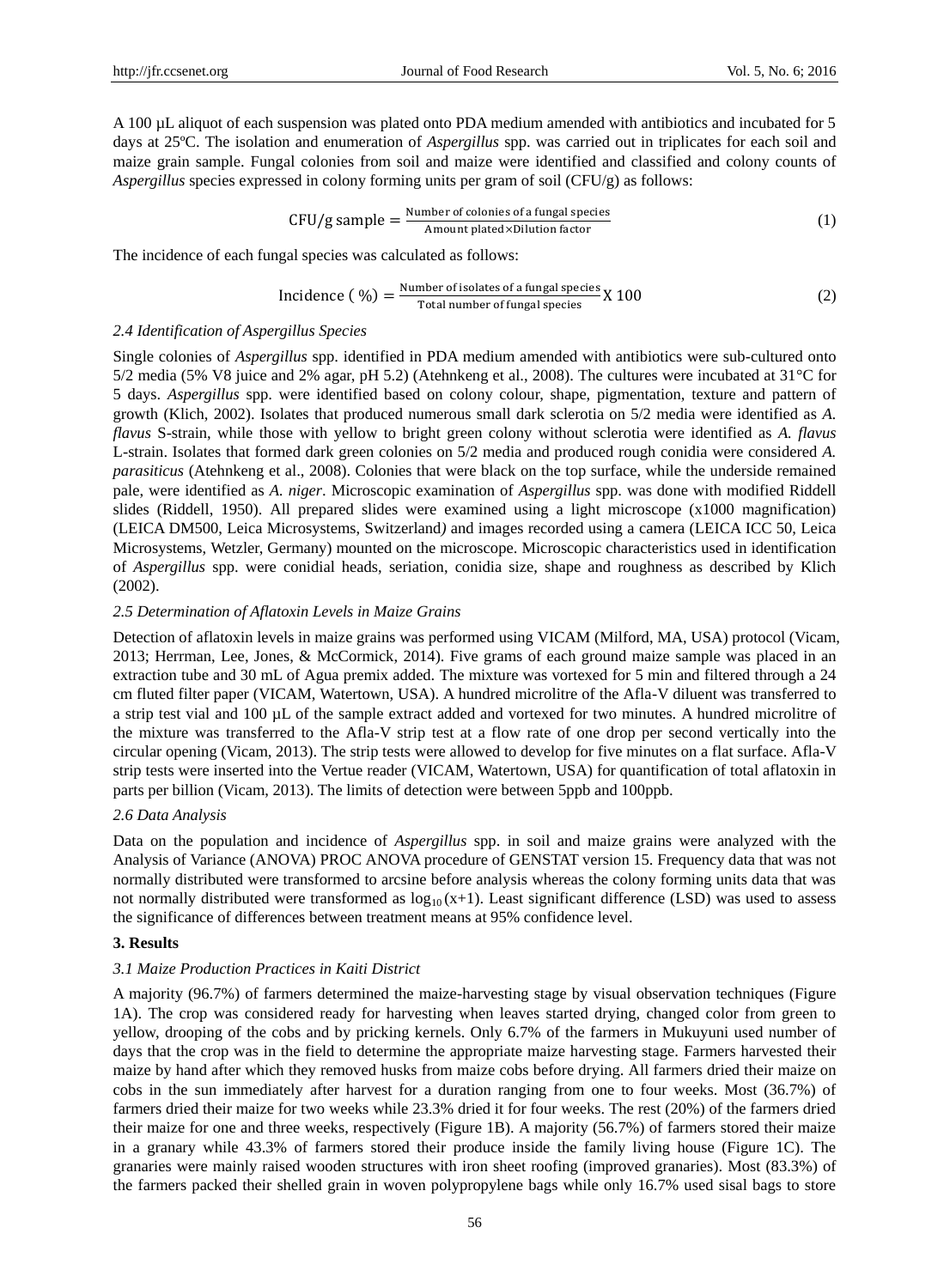# their maize (Figure 1D).



Figure 1. Methods used by farmers to determine when maize is ready for harvesting (A), length of drying period (B), type of storage structures (C) and storage methods (D) in Kaiti District.

The common storage challenges encountered by maize farmers in decreasing importance were insect damage, mold damage, rodent damage and lack of storage bags (Figure 2A). All farmers shelled their maize by hand and treated the grains with chemical insecticides before storage. Most farmers treated their maize to control insects, mainly weevils, with commercial insecticides, however, a few used traditional storage protectants such as ash (Figure 2B). Some farmers used traps to control rodents while all farmers cleaned their storage structures before storage of a new crop. About 87% of farmers in Mukuyuni Location considered mycotoxins a major concern compared to 80% of farmers in Kilala Location (Figure 2C). The majority (70%) of farmers obtained information on good farming practices and aflatoxin contamination from agricultural extension workers while a few relied on their own knowledge (16.7%) (Figure 2D).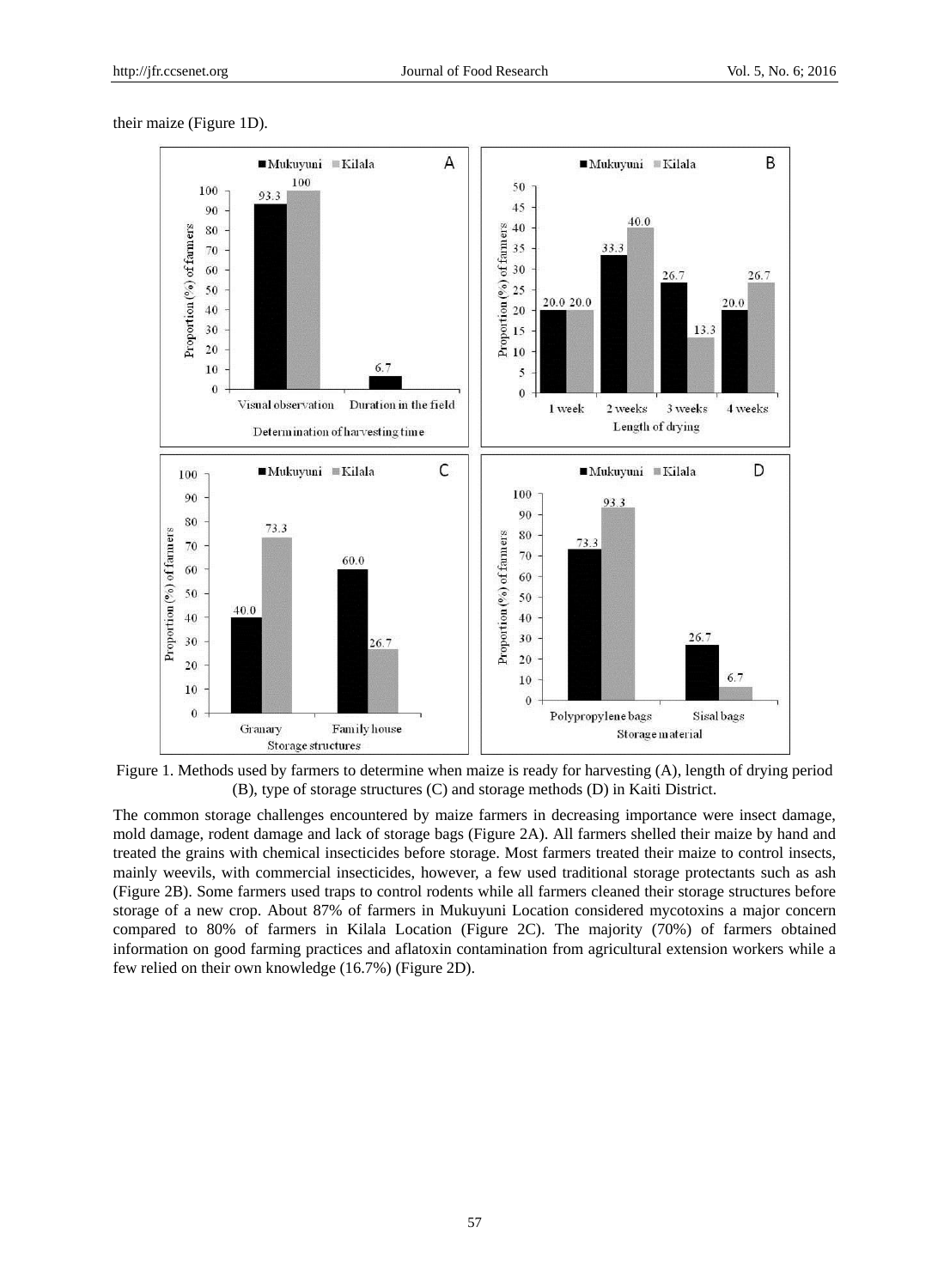



#### *3.2 Population and Incidence of Aspergillus Spp. In Soil*

*Aspergillus* species isolated from the soil were: *A. flavus* L-strain, *A. flavus* S-strain, *A. parasiticus* and *A. niger*  (Table 2). Among the members of *Aspergillus* section *Flavi*, *A. flavus* L-strain was the most predominant (Range  $= 0 - 6.0$  x 10<sup>3</sup> CFU/g soil), followed by *A. parasiticus* (Range  $= 0 - 4.0$  x 10<sup>3</sup> CFU/g soil) and *A. flavus* S-strain (Range =  $0 - 3.0 \times 10^3$  CFU/g soil). Population of *Aspergillus* spp. in soil varied significantly ( $p \le 0.05$ ) between Kilala and Mukuyuni Locations (Table 2). Incidence of *A. flavus* L-strain was higher in soil samples from Mukuyuni while the incidence of *A. parasiticus* was significantly higher ( $p \le 0.05$ ) in soil samples from Kilala Location. There was no significant variation ( $p \ge 0.05$ ) in the incidence of *A. flavus* S-strain in soil sampled from the two Locations.

Table 2. Population and incidence of *Aspergillus* spp. in soil sampled from maize fields in Kaiti District

| Aspergillus spp.      | Mukuyuni                                                     |                           | Kilala                        |                           |  |  |
|-----------------------|--------------------------------------------------------------|---------------------------|-------------------------------|---------------------------|--|--|
|                       | Population $(CFU/g)$                                         | Incidence $(\%)$          | Population $(CFU/g)$          | Incidence $(\% )$         |  |  |
|                       | A. <i>flavus</i> S-strain 5.3 x $10^2 \pm 137.1^{\text{bc}}$ | $10.1 \pm 3.1^b$          | 4.4 x $10^2 \pm 121.3^b$      | $6.6 \pm 1.9^b$           |  |  |
|                       | A. <i>flavus</i> L-strain $1.0 \times 10^3 \pm 165.1^{ab}$   | $25.6 \pm 4.8^{\circ}$    | 6.9 x $10^2 \pm 141.5^b$      | $16.0 \pm 3.9^b$          |  |  |
| A. parasiticus        | $4.9 \times 10^{2} \pm 147.8^{\circ}$                        | $7.1 \pm 2.1^b$           | $4.2 \times 10^2 \pm 121.0^b$ | $6.2 \pm 2.0^b$           |  |  |
| A. niger              | $1.4 \times 10^3 \pm 273.3^{\circ}$                          | $35.0 \pm 5.7^{\text{a}}$ | $3.2 \times 10^3 \pm 430.6^a$ | $60.1 \pm 5.7^{\text{a}}$ |  |  |
| Mean                  | 855.6                                                        | 19.4                      | 1188.9                        | 22.2                      |  |  |
| LSD ( $p \leq 0.05$ ) | 509.3                                                        | 11.6                      | 679.1                         | 10.4                      |  |  |
| CV(%)                 | 18.5                                                         | 7.7                       | 5.5                           | 8.7                       |  |  |

Means followed by the same letter(s) within columns are not significantly different (Fisher's protected LSD at p  $\leq$  0.05). LSD - Least significant difference; CV - Coefficient of variation.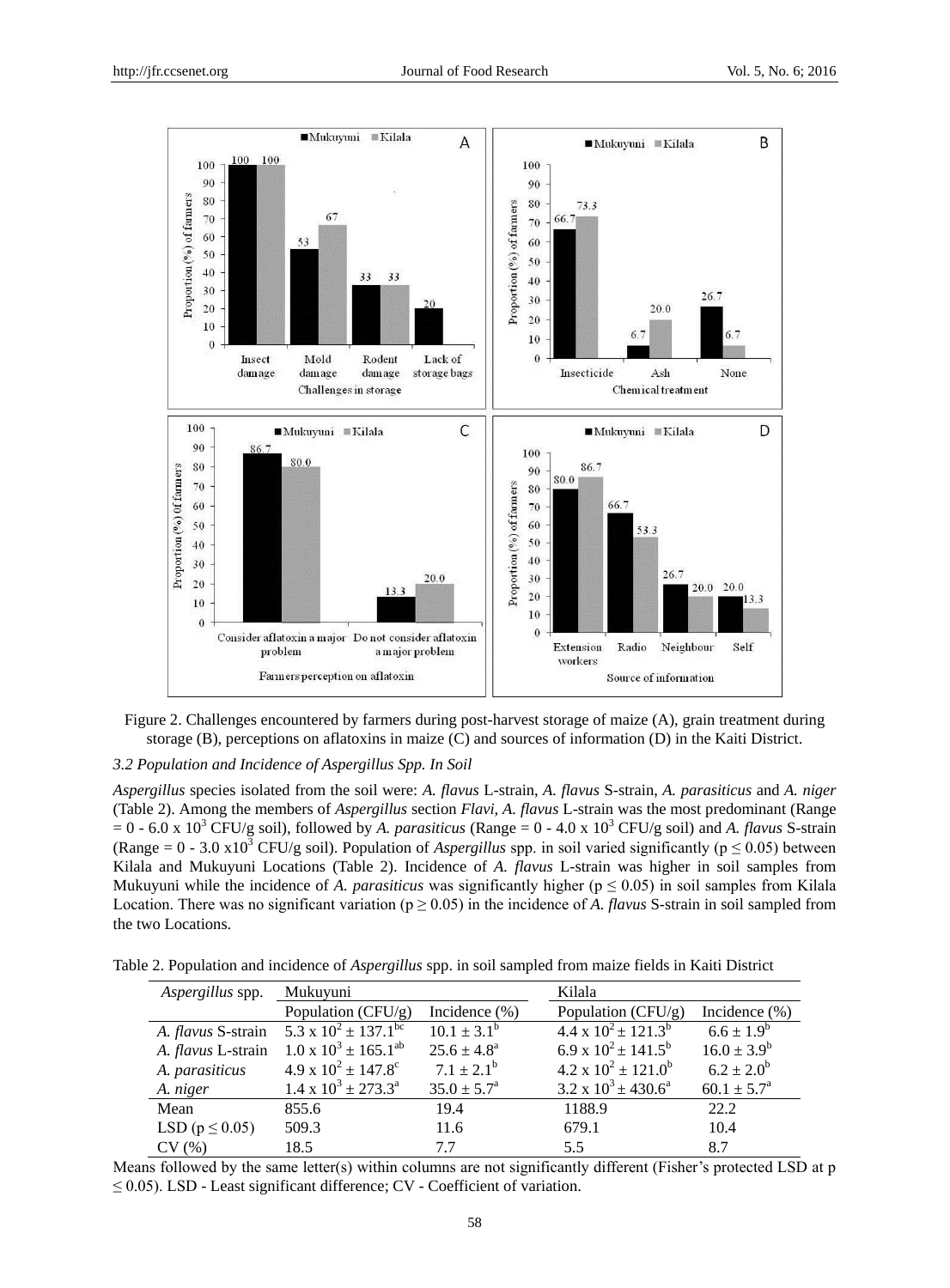# *3.3 Efficacy of PICS Storage Bags on the Population of Aspergillus Spp. in Maize*

Four *Aspergillus* spp. were commonly isolated from maize grains sampled at harvest and after three months of storage in PICS and PP bags (Table 3). The population of *Aspergillus* spp. in maize sampled at harvest and three months after storage was significantly different ( $p \le 0.05$ ) and in decreasing order: *A. flavus* L-strain (Mean = 8.7) x  $10^2$  CFU/g), *A. flavus* S-strain (Mean = 6.4 x10<sup>2</sup> CFU/g), *A. parasiticus* (Mean = 3.4 x10<sup>2</sup> CFU/g) and *A. niger* (Mean = 3.3 x10<sup>2</sup> CFU/g). The population of the aforementioned *Aspergillus* spp. was significantly ( $p \le 0.05$ ) higher in maize sampled after storage compared to samples collected at harvest. The population of *Aspergillus* spp. in maize increased up to three fold from 24.9% at harvest to 74.7% after storage. The type of storage bag significantly ( $p \le 0.05$ ) influenced the population of members of *Aspergillus* section *Flavi* - *A. flavus* (S and L strains) and *A. parasiticus* – which was 71% higher in maize stored in PP bags than in PICS bags. Overall, the population of *A. flavus* L-strain was 35% higher than that of *A. flavus* S-strain.

Table 3. Population (CFU/g) of *Aspergillus* spp. in maize grains sampled at harvest and three months after storage in PP and PICS bags in Kaiti District

| Location | Bag type                | AFL                                     | <b>AFS</b>                                                    | AP                            | AN.                           |
|----------|-------------------------|-----------------------------------------|---------------------------------------------------------------|-------------------------------|-------------------------------|
| Mukuyuni | At harvest <sup>a</sup> | 5.1 x $10^2 \pm 167.0^b$                | $\overline{3.3 \times 10^2} \pm 100.5^{\text{a}}$             | 4.4 x $10^1 \pm 31.0^6$       | 8.9 x $10^1 \pm 42.9^b$       |
|          | PICS bag                | $1.1 \times 10^3 \pm 270.0^{\text{ab}}$ | 8.2 x $10^2 \pm 242.6^a$                                      | 2.9 x $10^2 \pm 87.8^{\rm b}$ | 2.2 x $10^2 \pm 89.3^b$       |
|          | PP bag                  | 1.4 x $10^3 \pm 435.2^{\text{a}}$       | $1.2 \times 10^3 \pm 553.8^a$                                 | $8.0 \times 10^2 \pm 163.9^a$ | $4.7 \times 10^2 \pm 170.0^a$ |
|          | Mean                    | 1022.2                                  | 785.2                                                         | 377.7                         | 251.9                         |
|          | LSD ( $P \leq 0.05$ )   | 871.1                                   | 996.2                                                         | 300.7                         | 319.9                         |
|          | $CV\%$                  | 29.9                                    | 19.9                                                          | 46.7                          | 10.2                          |
| Kilala   | At harvest <sup>a</sup> | 3.1 x $10^2 \pm 109.3^b$                | $1.8 \times 10^{2} \pm 65.82^{b}$ 1.6 x $10^{2} \pm 63.2^{b}$ |                               | 2.4 x $10^2 \pm 78.9^b$       |
|          | PICS bag                | $8.0 \times 10^2 \pm 184.2^{ab}$        | $3.8 \times 10^2 \pm 106.8^b$ 1.6 x $10^2 \pm 83.8^b$         |                               | 3.6 x $10^2 \pm 96.2^{ab}$    |
|          | PP bag                  | $1.0 \times 10^3 \pm 277.0^4$           | 9.6 x $10^2 \pm 203.4^a$                                      | 6.2 x $10^2 \pm 172.0^a$      | 6.0 x $10^2 \pm 147.0^a$      |
|          | Mean                    | 718.5                                   | 503.7                                                         | 311.1                         | 400.0                         |
|          | LSD ( $P \leq 0.05$ )   | 568.8                                   | 386.6                                                         | 326.6                         | 312.3                         |
|          | $CV\%$                  | 18.9                                    | 24.3                                                          | 28.6                          | 19.2                          |

Means followed by the same letter(s) within columns in each location are not significantly different (Fisher's protected LSD at  $p \le 0.05$ ). LSD - Least significant difference; CV - Coefficient of variation,  $a -$ Maize grains sampled at harvest. AFL - *A. flavus* L-strain, AFS - *A. flavus* S-strain, AP - *A. parasiticus*, AN - *A. niger,* PICS - Purdue improved crop storage bags, PP - woven polypropylene bags, CFU - colony forming units.

# *3.4 Efficacy of PICS Storage Bags on the Incidence of Aspergillus Spp. in Maize*

| Table 4. Incidence (%) of Aspergillus spp. in maize grains sampled at harvest and three months after storage in |  |  |
|-----------------------------------------------------------------------------------------------------------------|--|--|
| PP and PICS bags in Kaiti District                                                                              |  |  |

| Location | Bag type                | AFL                              | <b>AFS</b>                | AP                     | AN                       |
|----------|-------------------------|----------------------------------|---------------------------|------------------------|--------------------------|
| Mukuyuni | At harvest <sup>a</sup> | $20.0 \pm 5.5^{\circ}$           | $15.1 \pm 4.6^{\circ}$    | $2.2 \pm 1.6^b$        | 7.1 $\pm 3.8^{\text{a}}$ |
|          | PICS bag                | $34.2 \pm 6.4^{\circ}$           | $20.5 \pm 5.3^{\circ}$    | $10.3 \pm 3.6^b$       | $10.5 \pm 4.4^a$         |
|          | PP bag                  | $27.2 \pm 5.7^{\circ}$           | $13.5 \pm 4.8^{\circ}$    | $32.6 \pm 6.2^{\circ}$ | $7.8 \pm 3.2^{\text{a}}$ |
|          | Mean                    | 27.1                             | 16.4                      | 15.1                   | 8.5                      |
|          | LSD ( $P \leq 0.05$ )   | 16.6                             | 13.8                      | 12.0                   | 10.7                     |
|          | CV(%)                   | 3.3                              | 28.8                      | 10.0                   | 12.8                     |
| Kilala   | At harvest <sup>a</sup> | $13.3 \pm 4.3^a$ 6.7 $\pm 2.4^b$ |                           | $8.3 \pm 3.6^{ab}$     | $13.9 \pm 4.6^{\circ}$   |
|          | PICS bag                | $26.1 \pm 5.5^{\circ}$           | $13.5 \pm 4.2^{ab}$       | $4.9 \pm 2.7^b$        | $24.2 \pm 6.3^{\circ}$   |
|          | PP bag                  | $21.4 \pm 4.9^{\circ}$           | $24.6 \pm 5.2^{\text{a}}$ | $15.6 \pm 4.4^{\circ}$ | $16.2 \pm 4.5^{\circ}$   |
|          | Mean                    | 20.3                             | 15.1                      | 9.6                    | 18.2                     |
|          | LSD ( $P \leq 0.05$ )   | 13.7                             | 11.5                      | 10.2                   | 14.5                     |
|          | CV(%)                   | 15.9                             | 23.6                      | 17.7                   | 32.0                     |

Means followed by the same letter(s) within columns in each location are not significantly different (Fisher's protected LSD at  $p \le 0.05$ ). LSD - Least significant difference; CV - Coefficient of variation,  $a -$ Maize grains sampled at harvest. AFL - *A. flavus* L-strain, AFS - *A. flavus* S-strain, AP - *A. parasiticus*, AN - *A. niger,* PICS-Purdue improved crop storage bags, PP- woven polypropylene bags.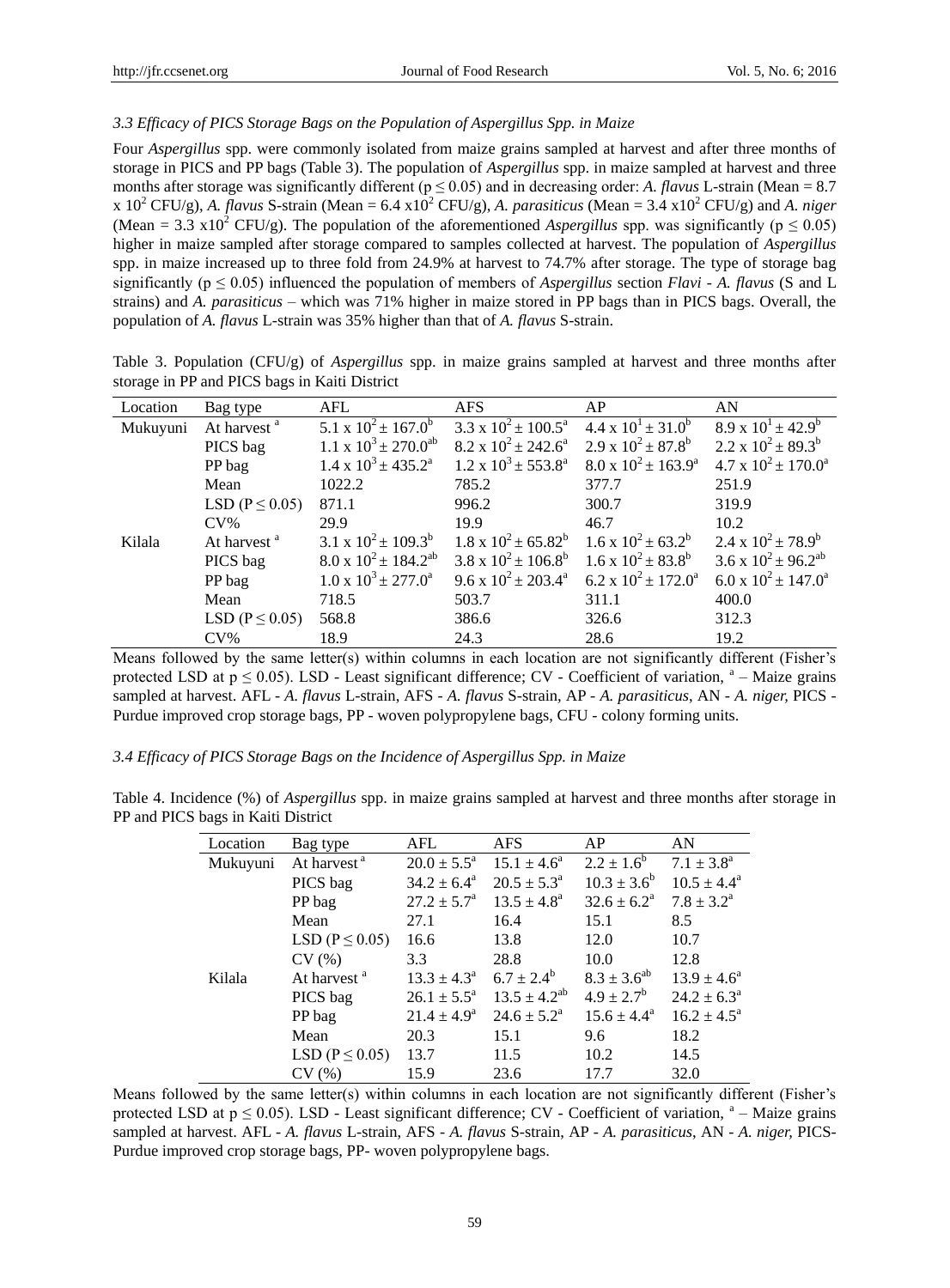The incidence of *Aspergillus* section *Flavi* isolated from maize grain sampled at harvest and after three months of storage in decreasing order was: *A. flavus* L-strain (Mean incidence = 23.7%), *A. flavus* S-strain (15.6%) and *A. parasiticus* (12.2%) (Table 4). *Aspergillus flavus* L-strain was the most prevalent in harvested (Mean incidence  $= 16.7\%$ ) and stored maize grains (Mean incidence  $= 27.2\%$ ). The incidence of the aforementioned *Aspergillus* spp. was significantly ( $p \le 0.05$ ) different and 84.8% higher in maize obtained after three months of storage compared to samples collected at harvest. The type of storage bag had a significant influence ( $p \le 0.05$ ) on the incidence of members of *Aspergillus* section *Flavi* - *A. flavus* (S and L strains) and *A. parasiticus*. The incidence of *A. flavus* S-strain was 12% higher in maize stored in PP bags than in PICS bags while there was no significant variation ( $p \ge 0.05$ ) in the incidence of *A. flavus* L-strain stored in the two bag types.

## *3.5 Efficacy of PICS Bags on Aflatoxin Levels in Maize*

The levels of total aflatoxin in maize grains sampled at harvest and after three months of storage in PICS and PP bags ranged from < 5 ppb to 42.7 ppb (Table 5). The percentage of maize grains sampled at harvest that met different thresholds for total aflatoxin set by various regulatory bodies was as follows:  $\leq 4$  ppb set by the European Commission (36.7%),  $\leq 10$  ppb set by the Kenya Bureau of Standards (96.7%) and  $\leq 20$  ppb set by the US Food and Drug Administration (96.7%). Maize grains stored in PP bags were more contaminated with total aflatoxin (Mean  $= 4.7$  ppb) than grains stored in PICS bags (Mean  $= 2.1$  ppb). Storage of maize in PICS bags reduced aflatoxin contamination by 55% as compared to PP bags. Overall, 50% and 90% of the maize grains stored in PP and PICS bags, respectively met the EC standards for total aflatoxin ( $\leq$  4 ppb). Likewise, 96.7% and 100% of the maize grains stored in PP and PICS bags, respectively met the threshold set by KEBS ( $\leq$  10 ppb) and FDA ( $\leq$  20 ppb) (Table 5).

Table 5. Mean proportion (%) of aflatoxin contamination level categories for maize sampled at harvest and three months after storage in PICS and PP bags in Kaiti District

| Location | Bag type                | $\leq 4$ |             | $>$ 4 -10 $>$ 10 - 20 | >20 | Range (ppb) | Aflatoxin level $(ppb)^b$ |
|----------|-------------------------|----------|-------------|-----------------------|-----|-------------|---------------------------|
| Mukuyuni | At harvest <sup>a</sup> | 66.7     | 33.3        | 0.0                   | 0.0 | $0-4.8$     | 2.2                       |
|          | PICS bag                | 100.0    | 0.0         | 0.0                   | 0.0 | $0 - 3.7$   | 1.5                       |
|          | PP bag                  | 60.0     | 40.0        | 0.0                   | 0.0 | $0-4.9$     | 2.9                       |
| Kilala   | At harvest <sup>a</sup> | 6.7      | 86.7        | 0.0                   | 6.7 | $0-28.8$    | 7.6                       |
|          | PICS bag                | 80.0     | <b>20.0</b> | 0.0                   | 0.0 | $0 - 5.8$   | 7.7                       |
|          | PP bag                  | 40.0     | 53.3        | 0.0                   | 6.7 | $0-42.7$    | 6.6                       |
|          | Mean                    | 58.9     | 38.9        | 0.0                   | 2.2 | $0-42.7$    | 4.8                       |

<sup>a</sup> – Maize grains sampled at harvest; <sup>b</sup> – Mean aflatoxin concentration

## *3.6 Correlation between the Population of Aspergillus Section Flavi and Aflatoxin Levels in Maize*

There was a positive significant correlation ( $p \le 0.05$ ) between the population of *A. parasiticus* and aflatoxin levels in grains sampled after storage (Table 6). However, there was no significant correlation ( $p \ge 0.05$ ) between the population of *A. flavus* (L and S strains) and aflatoxin levels during the two sampling regimes.

|  | Table 6. Correlation between the population of <i>Aspergillus</i> section <i>Flavi</i> and aflatoxin levels in maize grains |  |  |  |  |  |
|--|-----------------------------------------------------------------------------------------------------------------------------|--|--|--|--|--|
|  | sampled at harvest and after three months of storage                                                                        |  |  |  |  |  |

|              | <i>Aspergillus</i> spp.   | A. flavus             |                     | A. flavus A. parasiticus Aflatoxin |  |
|--------------|---------------------------|-----------------------|---------------------|------------------------------------|--|
|              |                           | S-strain              | L-strain            |                                    |  |
| At harvest   | A. flavus S-strain        |                       |                     |                                    |  |
|              | A. <i>flavus</i> L-strain | $0.71**$              |                     |                                    |  |
|              | A. parasiticus            | 0.26 <sup>ns</sup>    | $0.25^{\text{ns}}$  |                                    |  |
|              | Aflatoxin                 | $-0.18$ <sup>ns</sup> | $-0.10^{\text{ns}}$ | 0.01 <sup>ns</sup>                 |  |
| Three months | A. <i>flavus</i> S-strain |                       |                     |                                    |  |
| storage      | A. <i>flavus</i> L-strain | $0.07^{ns}$           |                     |                                    |  |
|              | A. parasiticus            | $-0.17$ <sup>ns</sup> | 0.01 <sup>ns</sup>  |                                    |  |
|              | Aflatoxin                 | $0.04^{ns}$           | $0.11^{ns}$         | $0.43*$                            |  |

\*\*Correlation coefficient significant at  $p \le 0.01$ ; \*correlation coefficient significant at  $p \le 0.05$ ; ns - not significant.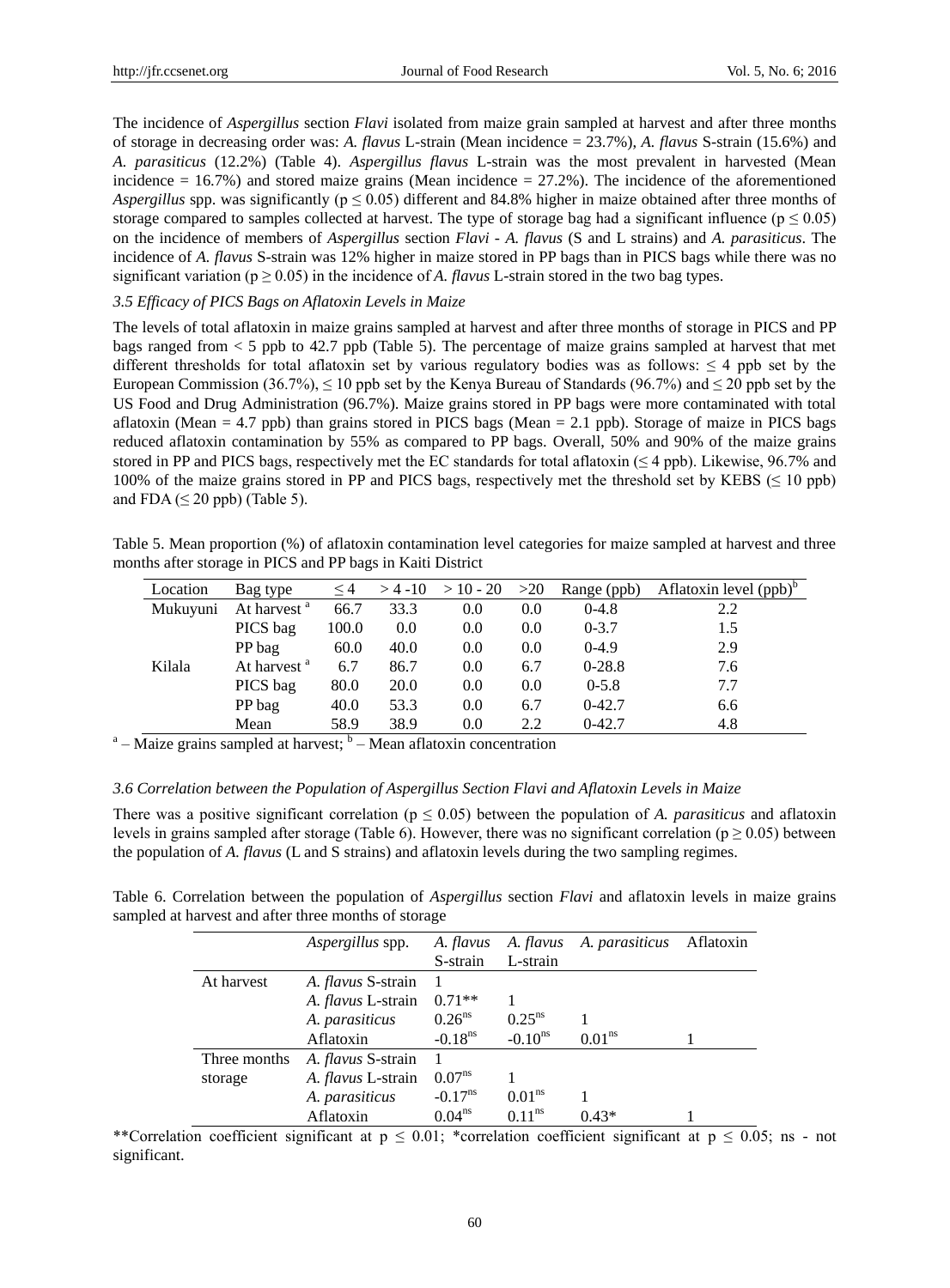#### **4. Discussion**

Most smallholder farmers do not harvest maize based on physiological maturity, but employ traditional practices such as observing the dried tassels of cobs and drooping of cobs to determine readiness of maize for harvesting (Akowuah et al., 2015). The aforementioned practices were employed by farmers in Kaiti District to determine the harvesting time of maize. A study by Hell et al. (2000) reported that farmers in Benin left maize in the field for 2 to 3 weeks after physiological maturity before harvest. Akowuah et al. (2015) observed that majority (69%) of farmers in Ghana harvested their maize beyond the physiological maturity period, thus late harvesting was identified as a common practice. These techniques are not accurate and therefore, harvested maize may still have high moisture content, thereby making the grains highly susceptible to fungal growth and aflatoxin contamination (Hell et al., 2008). The most suitable time for maize harvesting is at physiological maturity (Kaaya, Harris, & Eigel, 2006; Hell & Mutegi, 2011). Kaaya et al. (2006) observed that delayed harvesting was positively correlated to increase in aflatoxin levels by about four times by the third week after the recommended harvesting time and more than seven times when maize harvest was delayed for four weeks. Thus, timely harvesting and adequate drying of crops can play a role in reducing fungal contamination of crops (Bankole & Adebanjo, 2003; Atanda et al., 2011). However, lack of storage space, unpredictable weather, labour constraint, theft of the produce, rodent damage and other animals compel farmers to harvest at inappropriate time (Bankole & Adebanjo, 2003).

Most of the farmers used woven polypropylene (PP) bags to store maize, while a few used sisal bags. Maize was stored either inside the family house or the granary. Gachara (2015) observed that most farmers in Eastern and Rift valley regions of Kenya first packed their maize in polypropylene bags after which they stored it in the granaries. Studies in Zambia (Kankolongo, Hell, & Nawa, 2009) and Tanzania (Shabani et al., 2015) reported that smallholder farmers stored their maize grains in polypropylene bags inside the family living house. A study by Gitonga et al. (2015) showed that most (60%) smallholder farmers used space in the family living house and improved granaries (17%) to store maize after harvest. Fandohan, Gnonlonfin, Marasas and Wingfield (2006) reported that in most Sub-Saharan African countries, maize is generally stored in cob form either in wooden granaries, under the roofs of farmers' houses, or on floor in houses. In the current study, storage of maize in polypropylene bags and family house might have contributed to high population of *Aspergillus* species. Storage structures differ in their ability to protect grains from fungal contamination. In a study in West Africa, Hell et al. (2000) reported that some types of farmers' storage structures provided conditions that were more conducive to fungal infection and aflatoxin contamination than others. Kaaya et al. (2006) also reported that storage of maize in improved granaries in Uganda was related to reduced aflatoxin contamination. However, use of improved granaries by smallholder farmers to store maize is uncommon due to risk of theft of the produce.

The most common storage problems reported by maize farmers in Kaiti District were infestation by insects and mold damage. Studies carried out by Hell et al. (2008) in Benin and Shabani et al. (2015) in Tanzania, reported that insects and rodents were common maize storage problems. Storage pests, in particular *Cathartus quadricollis* and *Sitophilus zeamais*, play an important role in the contamination of foods with fungi, especially those that produce toxins (Lamboni & Hell, 2009). Pest infestation is largely due to improper post-harvest and storage conditions and the level of insect damage influences the extent of mycotoxin contamination (Atanda et al., 2011).

Application of chemical insecticides to control storage pests was extensively practiced by maize farmers involved in this study an observation consistent with previous reports (Hell et al., 2000; Kaaya et al., 2006; Shabani et al., 2015). Application of insecticides is a significant factor in *A. flavus* and *A. parasiticus* management (García & Heredia, 2006). A previous study by Plasencia (2004) reported that control of insect populations with insecticides in maize storage environments reduced *A. flavus* and *A. parasiticus* contamination. Insecticides are considered too expensive for subsistence farmers and therefore, farmers in Kaiti District did not use the recommended application rates. Use of wrong insecticides might have also contributed to high occurrence of pests during storage. In addition, application of insecticides is labour intensive since farmers have to apply them after every three months.

*Aspergillus flavus* L-strain, *A. flavus* S-strain, *A. parasiticus* and *A. niger* were isolated from soil. In a similar study, Karanja (2013) isolated different members of *Aspergillus* section *Flavi* from soil sampled from Eastern Kenya. Horn (2003) reported that soil serves as a reservoir for *A. flavus* and *A. parasiticus* that produce different aflatoxin types in agricultural commodities. Under adverse environmental conditions, *Aspergillus* spp. form sclerotia that allow the fungus to survive as saprophytes for extended periods in the soil, maize residue and maize cobs (Wagacha & Muthomi, 2008). Likewise, the sclerotia survive in soil and produce conidiophores and conidia during subsequent seasons to infect the crop via silk (Scheidegger & Payne, 2003). The propagules in the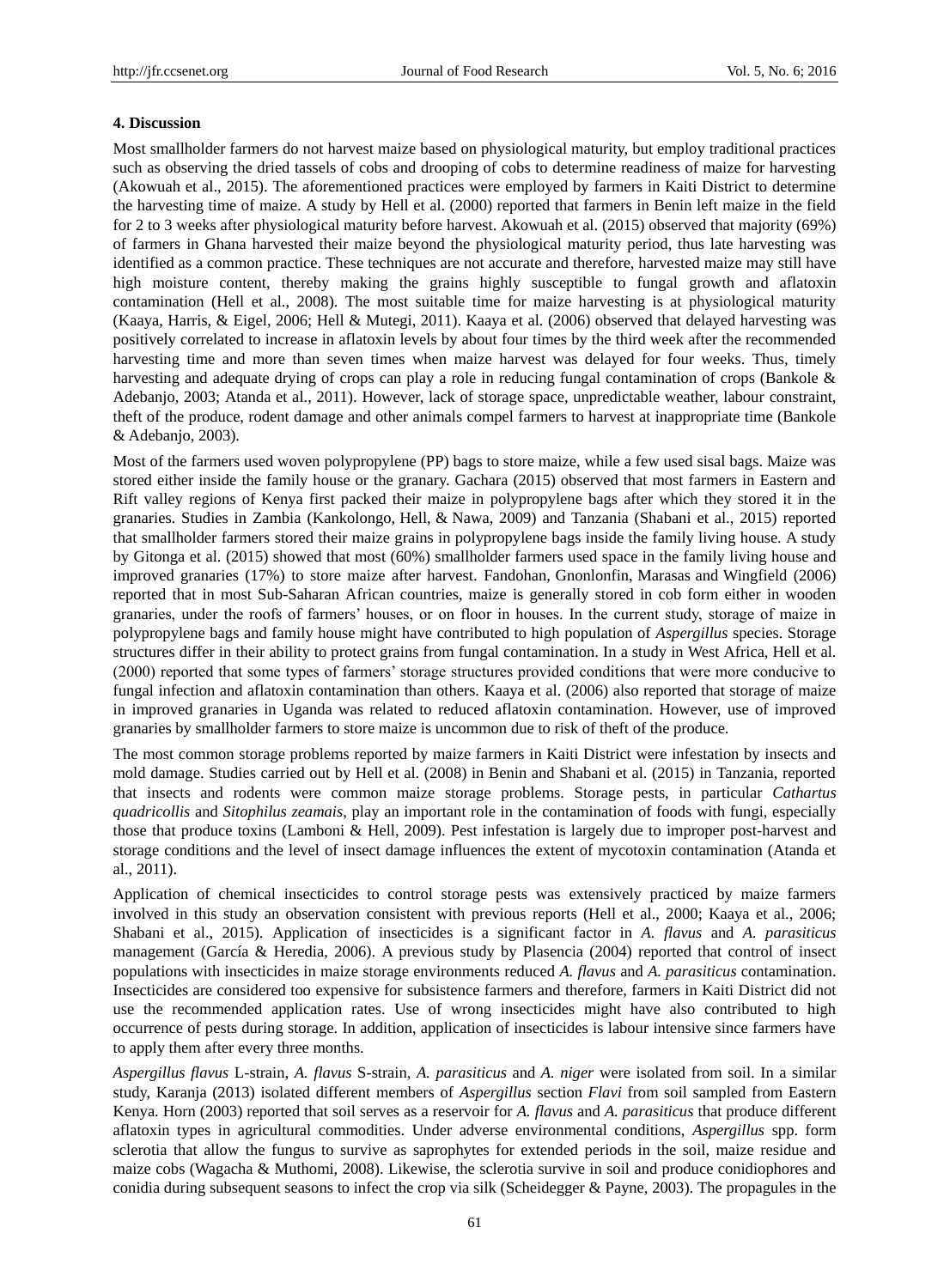soil and crop debris act as the primary source of contamination with *Aspergillus* spp. infecting maturing maize crops (Atehnkeng et al., 2008). Thus, elimination of *Aspergillus* spp. inoculum sources such as infected debris from the previous harvest may prevent infection of the subsequent crops (Strosnider et al., 2006).

*Aspergillus flavus* S-strain, *A. flavus* L-strain, *A. parasiticus* and *A. niger* were isolated from the maize grains sampled at harvest. A similar diversity has been reported in maize sampled from Eastern (Murithi, 2014) Kenya at harvest. The high population of *Aspergillus* spp. in maize sampled at harvest could be attributed to the dry weather conditions associated with high temperatures in Makueni County which predispose maize to the fungi at pre-harvest stages in the field (Okoth et al., 2012). Also, improper harvest practices such as delayed harvesting and throwing cobs on the ground during and after harvesting might have contributed to *Aspergillus* spp. contamination of maize. Similar spectrum of the aforementioned *Aspergillus* spp. was also observed in maize grains sampled three months after storage in PP and PICS bags*.* This could be explained by the occurrence of correspondingly high population of *Aspergillus* spp. resident in maize sampled at harvest which influences the population in storage.

Of all the *Aspergillus* section *Flavi* isolated in maize grains sampled at harvest and after storage in the current study, *A. flavus* L-strain was the most prevalent while *A. parasiticus* was the least predominant species. The current findings on the abundance of *A. flavus* L-strain contradict those of Okoth et al. (2012) who reported that *A. flavus* S-strain was the most predominant in maize obtained from Makueni region of Kenya. A previous study in Eastern Kenya by Probst, Njapau and Cotty (2007) observed a higher incidence of *A. flavus* S-strain (71.8%), followed by *A. flavus* L -strain (28.2%) and lastly *A. parasiticus* (2.1%). Predominance of *A. flavu*s L-strain in the current study could be attributed to the fact that the climatic conditions during the study period were not harsh to favour *A. flavu*s S-strain over other members of *Aspergillus* section *Flavi*. The high occurrence of *Aspergillus*  section *Flavi* in this study indicates a risk of aflatoxin poisoning when conditions are favorable as observed by Probst et al. (2007) since *Aspergillus* section *Flavi*, have been reported as the main contaminants of maize from Eastern regions, Kenya (Okoth et al., 2012).

In this study, the population of *Aspergillus* spp. in maize increased from harvest to sampling after three months of storage in PP and PICS bags. This agrees with reports by Domenico et al. (2016) who observed an increase in the population of *Aspergillus* spp. in maize after three months of storage with a progressive increase until nine months. A previous study by Hell, Cardwell and Poehling (2003) also reported higher frequencies of *A. flavus* in stored maize in Benin compared to maize obtained at harvest. In this study, the population of *Aspergillus* spp. was 71.1% higher in maize stored in woven PP bags than in PICS bags at the third month of storage. Factors conducive for fungal growth such as high moisture content, high relative humidity and aeration of the grains in woven polypropylene bags might have contributed to high population of *Aspergillus* spp. Previous studies have reported that fungal counts in peanuts stored in aerated bags were higher than in hermetically sealed bags after 90 days of storage (Navarro, Navarro, & Finkelman, 2012). Domenico et al. (2016) reported an increase in the population of *Aspergillus* spp. in conventional bags and hermetic bags with respective peaks at three and six months, followed by stability in counts. Furthermore, Viebrantz, Radunz and Dionello (2016) reported that although initial growth of *Aspergillus* spp. was observed, for hermetic and non- hermetic systems, the growth as well as the final incidence was lower in the hermetic system, indicating that low oxygen rates reduced the growth of microorganisms.

The population of *Aspergillus* spp. increased up to two-fold in PICS bags compared to up to three-fold increase in PP bags after three months storage. Maize grains stored in PICS bags were less contaminated with *Aspergillus* spp. than from the woven PP bags possibly due to reduced oxygen (hypoxia) and elevated  $CO<sub>2</sub>$  levels (hypocarbia) (International Food Policy Institute [IFPRI], 2010) within hermetic storage that hinders the development of the pathogens (Baoua et al., 2014). Bartosik, Cardoso and Rodr guez (2008) observed that increasing  $CO_2$  concentration from 3% to 30% (even with  $O_2$  concentrations of 21%) resulted in a reduction of fungal counts. Similarly, Hocking (2003), found that growth of *Aspergillus* spp. was significantly reduced but not prevented by storage in an atmosphere of  $0.1\%$  O<sub>2</sub> and  $21\%$  CO<sub>2</sub>. Other studies by Giorni, Battilani, Pietro and Magan (2008) reported that treatment with 25% carbon dioxide reduced *A. flavus* development; however concentration of at least 50% carbon dioxide was required to reduce aflatoxin formation in maize. Changes in internal gas composition due to decrease of oxygen and increase of carbon dioxide within the hermetic bags affect the oxidative metabolism thus fungi and other microorganisms do not generate metabolic water for support of growth and cellular integrity (Mutungi, Affognon, Njoroge, Baributsa, & Murdock, 2014). Low  $O_2$  and high  $CO<sub>2</sub>$  concentration reduces the rate of growth of fungi, degree of sporulation, respiratory rate and their ability to attack grain tissues (Moreno-Martinez et al., 2000). Thus hermetic bag protects maize grains better than conventional storage bags (Baoua et al., 2014) and can therefore be used for effective grain storage.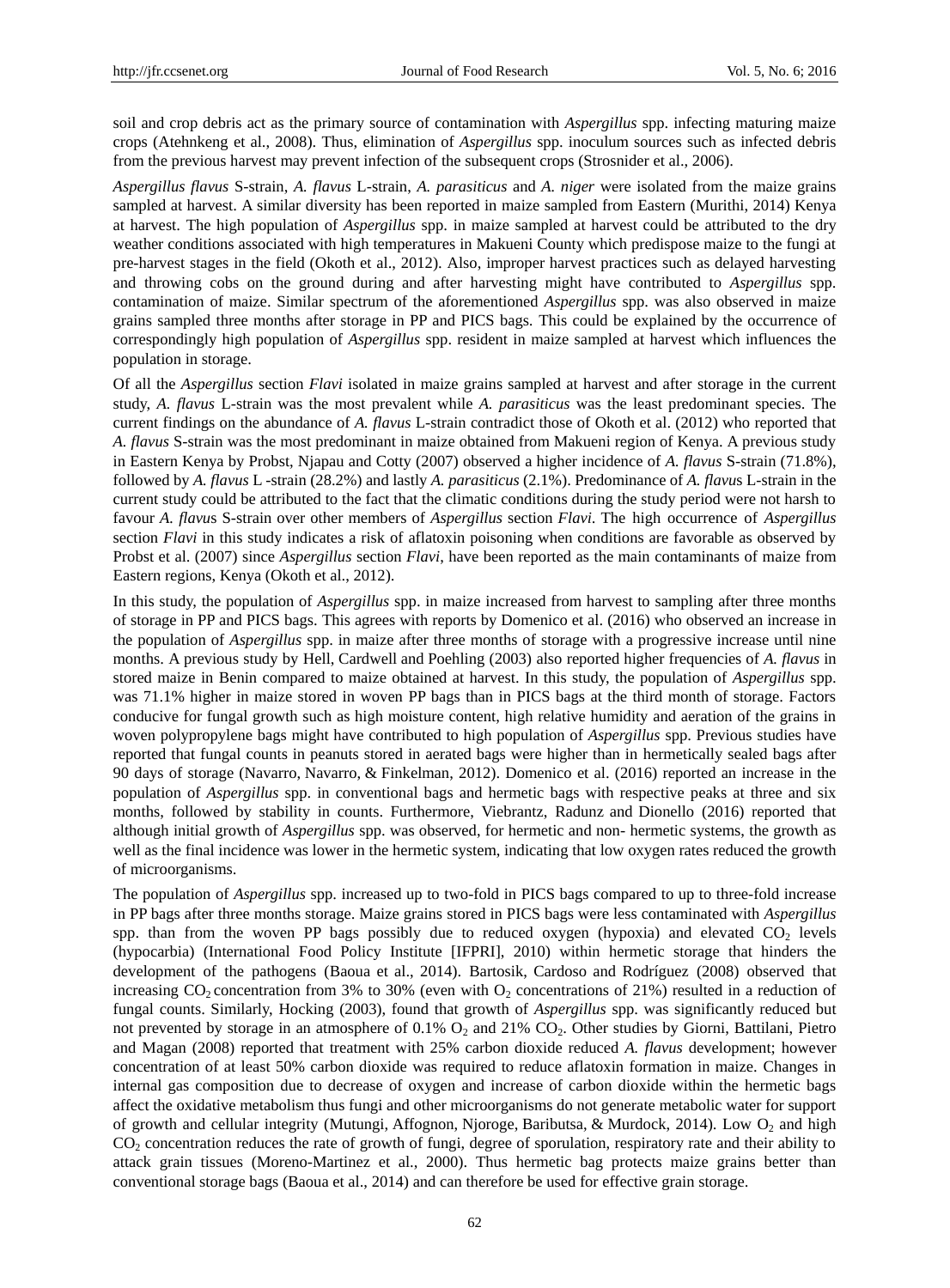There were varying levels of aflatoxin contamination in maize grains sampled at harvest and three months after storage. Sixty three percent of maize grains collected at harvest had total aflatoxin levels above the acceptable limits set by the European Commission ( $\leq 4$  ppb) while only 3.3% exceeded the limits set by the Kenya Bureau of Standards (≤ 10 ppb) and the US Food and Drug Administration (≤ 20 ppb). Mwihia *et al*. (2008) reported that 35.5% of maize sampled from Makueni in Eastern Kenya at harvest had aflatoxin levels above FDA maximum limit of 20 ppb, while Muthomi et al. (2009) reported aflatoxin levels of up to 160 µg kg<sup>-1</sup> in maize samples from areas with high prevalence of *A. flavus* in Eastern Kenya. The high levels of aflatoxin contamination in maize sampled at harvest indicated that *A. flavus* infection of maize had already occurred in the field prior to or during harvest. Moreover, drought stress, delayed harvesting, improper harvest practices and spreading of maize on the ground for drying before storage might have increased the risk of maize contamination with *Aspergillus* spp. (Wagacha & Muthomi, 2008).

Maize stored in woven PP bags was 33.4% more contaminated with aflatoxin compared to samples stored in PICS bags. The high aflatoxin levels in PP bags could be attributed to high temperature, relative humidity and moisture conditions (Wagacha et al., 2013) that promote fungal growth and aflatoxin contamination. A study by Domenico et al. (2016) observed that the mean levels of total aflatoxins in kernels stored in conventional bags, hermetic bags and silos were 85.4, 85 and 91.2 μg/kg, respectively. Overall, 90% and 100% of maize samples stored in PICS bags in this study met the Kenyan regulatory threshold of  $\leq 10$  ppb and FDA standard of  $\leq 20$  ppb for total aflatoxins. Storage of maize in PICS bags effectively lowered aflatoxin levels by 55.3% after three months of storage which could be attributed to low  $O_2$  content and elevated  $CO_2$  levels in hermetic bags (Moreno-Martinez et al., 2000), which limit fungal growth and toxin production. Hocking (2003) reported that carbon dioxide enrichment hinders aflatoxin formation in the substrate. Other findings demonstrated that the ability of *A. flavus* to produce aflatoxin in groundnuts was substantially reduced with the increase in CO<sub>2</sub> and decrease in O<sub>2</sub> concentrations (Bartosik et al., 2008). Magan & Aldred (2007) observed that aflatoxin production decreased by 25% when  $CO<sub>2</sub>$  was elevated to 20% although it had no visible effect on growth and sporulation of fungi.

In this study, there was a significant positive correlation between the population of *A. parasiticus* and aflatoxin levels in maize sampled three months after storage. The positive correlation could be as a result of the presence of sub-optimal storage conditions (high humidity, moisture and ambient temperature) favorable for growth of *A. parasiticus* and aflatoxin contamination. However, Probst et al. (2007) observed no correlation between aflatoxin content and the incidence of *A. parasiticus* in maize. Other studies by Hell et al. (2000) observed a positive correlation between aflatoxin levels and *Aspergillus* spp. in stored maize flour in Benin. In this study therefore, *A. parasiticus* greatly contributed to total aflatoxin in stored maize.

# **5. Conclusion**

The high population of *Aspergillus* spp. in maize stored in polypropylene bags implies a serious health concern to consumers when temperature, relative humidity and storage conditions are favorable for aflatoxin contamination. From the study, the triple-layer hermetic bags effectively suppressed the growth of *Aspergillus* spp. Likewise, hermetic bags provided conditions that were unfavorable for aflatoxin contamination. It is therefore evident that hermetic bags provide good protection against fungal growth and aflatoxin contamination of stored maize grains. Moreover, storage of maize in hermetic bags offers a cost effective and chemical free-method that will enable farmers to preserve high quality grains. Therefore, adoption of hermetic storage technology by smallholder farmers will provide an effective option for managing fungal and aflatoxin contamination of maize grains as well as maintaining grains of high quality.

# **Acknowledgements**

This study was funded by Purdue University through GFS Faculty Seed Grant Number 207780. The first author would like to thank the World Federation of Scientists for support through a one year research internship at the International Centre of Insect Physiology and Ecology (ICIPE), Nairobi Kenya.

# **Conflict of Interests**

The authors have not declared any conflict of interests.

# **References**

Akowuah, J. O., Mensah, L. D., Chan, C., & Roskilly, A. (2015). Effects of practices of maize farmers and traders in Ghana on contamination of maize by aflatoxins: Case study of Ejura-Sekyeredumase Municipality. *African Journal of Microbiology Research*, *9*(25), 1658-1666. http://dx.doi.org/ 10.5897/AJMR2014.7293

Anankware, P. J., Fatunbi, A. O., Afreh-Nuamah, K., Obeng-Ofori, D., & Ansah, A. F. (2012). Efficacy of the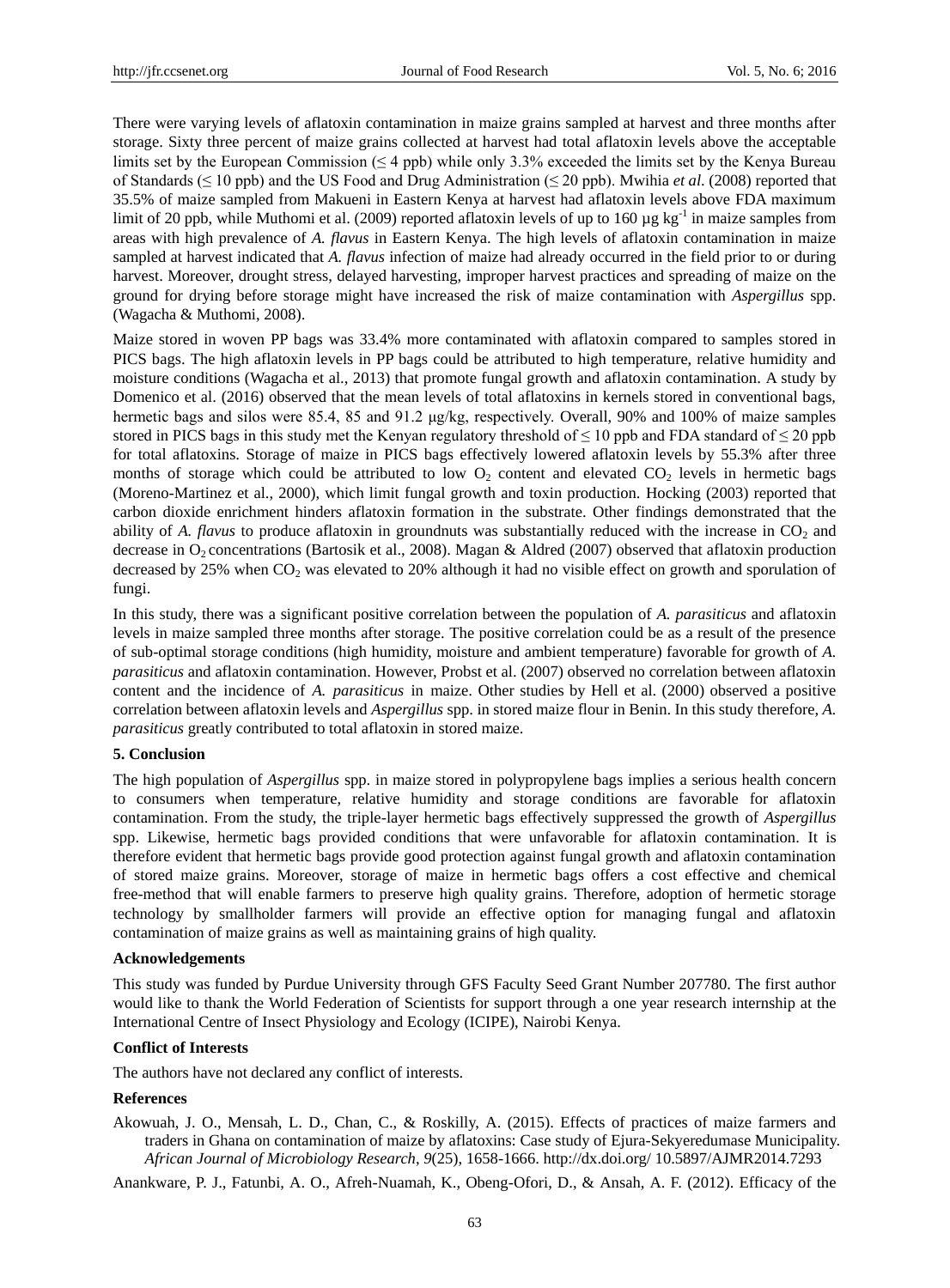multiple-layer hermetic storage bag for biorational management of primary beetle pests of stored maize. *Academic Journal of Entomology*, *5*(1), 47-53.

- Atanda, S. A., Pessu, P. O., Agoda, S., Isong, I. U., Adekalu, O. A., Echendu, M. A., & Falade, T. C. (2011). Fungi and mycotoxins in stored foods. *African Journal of Microbiology Research*, *5*(25), 4373-4382.
- Atehnkeng, J., Ojiambo, P. S., Donner, M., Ikotun, T., Sikora, R. A., Cotty, P. J., & Bandyopadhyay, R. (2008). Distribution and toxigenicity of *Aspergillus* species isolated from maize kernels from three agro-ecological zones in Nigeria. *International Journal of Food Microbiology*, *122*(1), 74-84. http://dx.doi.org/10.1016/j.ijfoodmicro.2007.11.062
- aWhere, Inc. (2015). WeatherTerrain® daily surfaced weather data. Retrieved August 2, 2016, from http://me.awhere.com
- Bankole, S. A., & Adebanjo, A. (2003). Mycotoxins in food in West Africa: Current situation and possibilities of controlling it. *African Journal of Biotechnology*, *2*(9), 254-263. http://dx.doi.org/10.5897/AJB2003.000-1053
- Baoua, I. B., Amadou, L., Baributsa, D., & Murdock, L. L. (2014). Triple bag hermetic technology for post-harvest preservation of Bambara groundnut (*Vigna subterranea* (L.) Verdc.). *Journal of Stored Products Research*, *58*, 48-52. <http://dx.doi.org/10.1016/j.jspr.2014.01.005>
- Bartosik, R., Cardoso, L., & Rodr guez, J. (2008, September). Early detection of spoiled grain stored in hermetic plastic bags (silo-bags) using CO<sup>2</sup> monitoring. In *Proceeding of 8th International Conference on Controlled Atmosphere and Fumigation in Stored Products* (pp. 550-554).
- Centers for Disease Control and Prevention (CDC). (2004). Outbreak of aflatoxin poisoning--Eastern and Central provinces, Kenya, January-July 2004. *Morbidity and Mortality Weekly Report*, *53*(34), 790-793.
- Cotty, P. J. (1994). Influence of field application of an atoxigenic strain of *Aspergillus flavus* on the populations of *A. flavus* infecting cotton bolls and on the aflatoxin content of cottonseed. *Phytopathology*, *84*(11), 1270-1277.
- Cotty, P. J., & Cardwell, K. F. (1999). Divergence of West African and North American communities of *Aspergillus* section *Flavi*. *Applied and Environmental Microbiology*, *65*(5), 2264-2266.
- Domenico, A. S. D., Busso, C., Hashimoto, E. H., Frata, M. T., Christ, D., & Coelho, S. R. M. (2016). Occurrence of *Aspergillus* sp., *Fusarium* sp., and aflatoxins in corn hybrids with different systems of storage. *Acta Scientiarum. Agronomy*, *38*(1), 111-121. http://dx.doi.org/10.4025/actasciagron.v38i1.25621
- Fandohan, P., Gnonlonfin, B., Marasas, W. F. O., & Wingfield, J. (2006). Impact of indigenous storage systems and insect infestation on the contamination of maize with fumonisins. *African Journal of Biotechnology*, *5*(7), 546-552.
- Gachara, G. W. (2015). *Post-harvest fungi diversity and level of aflatoxin contamination in stored maize: Cases of Kitui, Nakuru and Trans-Nzoia Counties in Kenya*. (Master of Science Thesis, Kenyatta University, Kenya).
- Garc á, S., & Heredia, N. (2006). Mycotoxins in Mexico: Epidemiology, management, and control strategies. *Mycopathologia*, *162*(3), 255-264. *http://dx.doi.org/10.1007/s11046-006-0058-1*
- Giorni, P., Battilani, P., Pietro, A., & Magan, N. (2008). Effect of a<sub>W</sub> and CO<sub>2</sub> level on *Aspergillus flavus* growth and aflatoxin production in high moisture maize postharvest. *International Journal of Food Microbiology*, *122*, 109-113.<http://dx.doi.org/10.1016/j.ijfoodmicro.2007.11.051>
- Gitonga, Z., De Groote, H., & Tefera, T. (2015). Metal silo grain storage technology and household food security in Kenya. *Journal of Development and Agricultural Economics*, *7*(6), 222-230. http://dx.doi.org/10.5897/JDAE2015.0648
- Hell, K., & Mutegi, C. (2011). Aflatoxin control and prevention strategies in key crops of Sub-Saharan Africa. *African Journal of Microbiology Research*, *5*, 459-466.
- Hell, K., Cardwell, K. F., & Poehling, H. M. (2003). Relationship between management practices, fungal infection and aflatoxin for stored maize in Benin. *Journal of Phytopathology*, *151*(11‐12), 690-698. http://dx.doi.org/10.1046/j.1439-0434.2003.00792.x
- Hell, K., Cardwell, K. F., Setamou, M., & Poehling, H. M. (2000). The influence of storage practices on aflatoxin contamination in maize in four agroecological zones of Benin, West Africa. *Journal of Stored Products Research*, *36*(4), 365-382. [http://dx.doi.org/10.1016/S0022-474X\(99\)00056-9](http://dx.doi.org/10.1016/S0022-474X%2899%2900056-9)
- Hell, K., Fandohan, P., Bandyopadhyay, R., Kiewnick, S., Sikora, R., & Cotty, P. J. (2008). Pre-and postharvest management of aflatoxin in maize: an African perspective. *Mycotoxins: detection methods, management, public health, and agricultural trade/edited by John F. Leslie, Ranajit Bandyopadhyay, Angelo Visconti*, pp.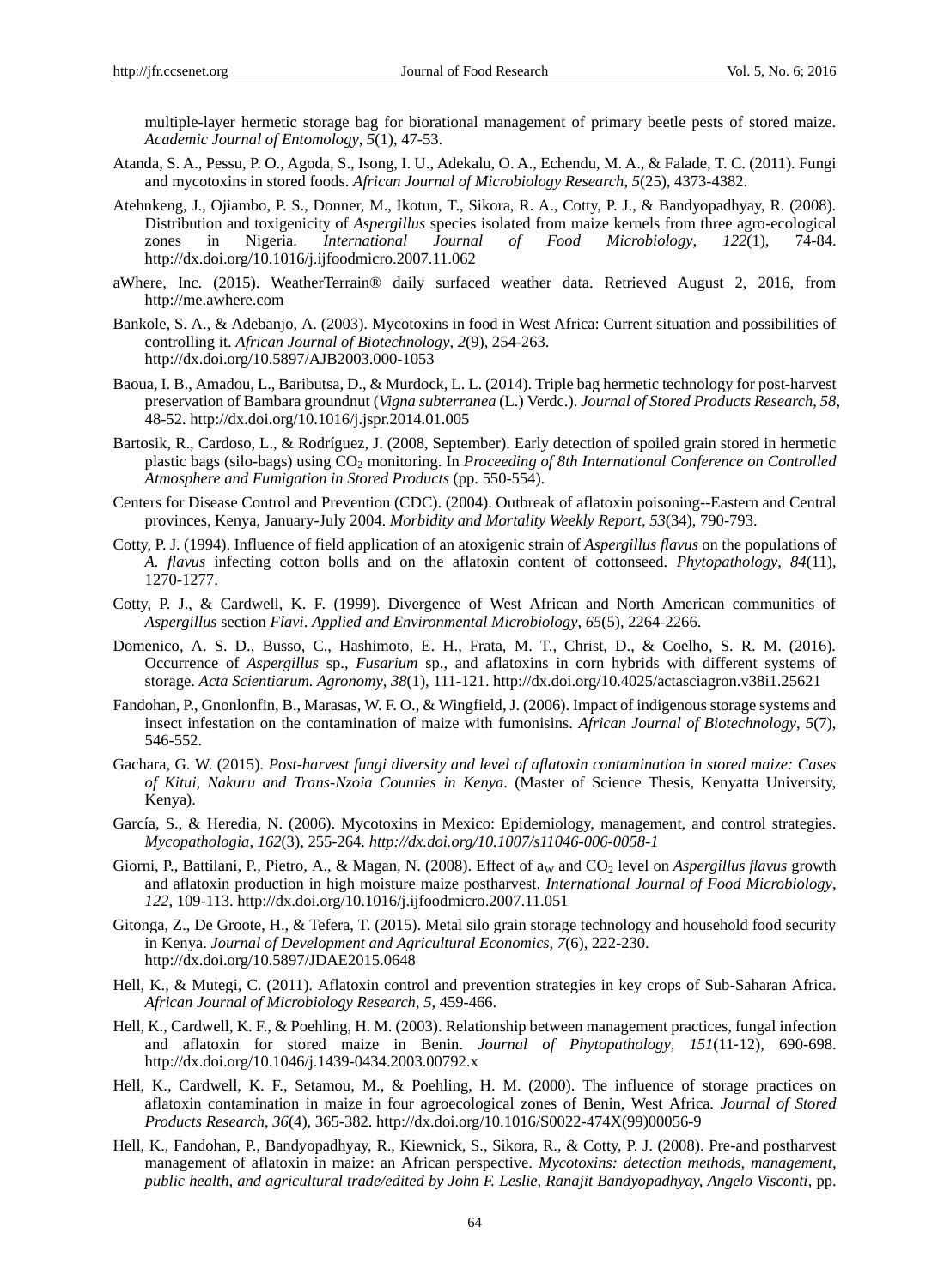219-229.

- Hell, K., Mutegi, C., & Fandohan, P. (2010). Aflatoxin control and prevention strategies in maize for Sub-Saharan Africa. *Julius-Kühn-Archives*, (425), 534. http://dx.doi.org/10.5073/jka.2010.425.388
- Herrman, T. J., Lee, K. M., Jones, B., & McCormick, C. (2014). Aflatoxin sampling and testing proficiency in the Texas grain industry. *International Journal of Regulatory Science*, *2*(1), 7-13.
- Hocking, A. D. (2003, June 25-27). Microbiological facts and fictions in grain storage. In *Proceedings of the Australian Postharvest Technical Conference* (pp. 55-58). Canberra: CSIRO.
- Horn, B. W. (2003). Ecology and population biology of aflatoxigenic fungi in soil. *Journal of Toxicology: Toxin Reviews*, *22*(2-3), 351-379. http://dx.doi.org/10.1081/TXR-120024098
- International Food Policy Institute (IFPRI). (2010). Aflatoxin in Kenya. An overview. Aflacontrol project Note1. Retrieved February 3, 2016, from http: // www*. programs.ifpri.org/afla/afla.asp.*
- Kaaya, A. N., Harris, C., & Eigel, W. (2006). Peanut aflatoxin levels on farms and in markets of Uganda. *Peanut Science*, *33*(1), 68-75. http://dx.doi.org/10.3146/0095-3679(2006)33[68:PALOFA]2.0.CO;2
- Kankolongo, M. A., Hell, K., & Nawa, I. N. (2009). Assessment for fungal, mycotoxin and insect spoilage in maize stored for human consumption in Zambia. *Journal of the Science of Food and Agriculture*, *89*(8), 1366-1375. http://dx.doi.org/10.1002/jsfa.3596
- Karanja, L. W. (2013). *The occurrence of Aspergillus section Flavi in soil and maize from Makueni, County, Kenya* (Master of Science Thesis, University of Nairobi, Kenya).
- Kenya Bureau of Standards (KEBS). (2007). Kenya Standard KS 694-1:2007. In: Shelled peanuts (*Arachis Hypogaea* Linn.) Specification. Part 1: Raw peanuts for Table Use. Kenya Bureau of Standards Documentation Centre, Nairobi, Kenya.
- Klich, M.A. (2002). *Identification of common Aspergillus species*. Utrecht, the Netherlands: Centraal bureau voor Schimmel cultures, pp. 116.
- Lamboni, Y., & Hell, K. (2009). Propagation of mycotoxigenic fungi in maize stores by post-harvest insects. *International Journal of Tropical Insect Science*, *29*(01), 31-39. http://dx.doi.org/10.1017/S1742758409391511
- Lewis, L., Onsongo, M., Njapau, H., Schurz-Rogers, H., Luber, G., Kieszak, S., Nyamongo, J., Backer, L., Dahiye, A. M., Misore, A., Decoct, K., & Rubin, C. (2005). Aflatoxin contamination of commercial maize products during an outbreak of acute aflatoxicosis in Eastern and Central Kenya. *Environmental Health Perspectives*, *113*, 1763-1767.
- Lizárraga-Paulín, E. G., Moreno-Martínez, E., & Miranda-Castro, S. P. (2011). *Aflatoxins and their impact on human and animal health: An emerging problem.* INTECH Open Access Publisher.
- Magan, N., & Aldred, D. (2007). Post-harvest control strategies: Minimizing mycotoxins in the food chain. *International Journal of Food Microbiology*, *119*, 131-139. http://dx.doi.org/10.1016/j.ijfoodmicro.2007.07.034
- Makueni County Integrated Development Plan (MCIDP). (2013). First County integrated development plan 2013-2017. REPUBLIC OF KENYA. Retrieved May 28, 2016, from [www.kenyampya.com/userfiles/Makueni%20CIDP%20sept2013\(1\).pdf](http://www.kenyampya.com/userfiles/Makueni%20CIDP%20sept2013(1).pdf)*.*
- Moreno-Martinez, E., Jiménez, S., & Vázquez, M. E. (2000). Effect of *Sitophilus zeamais* and *Aspergillus chevalieri* on the oxygen level in maize stored hermetically. *Journal of Stored Products Research*, *1*(36), 25-36. http://dx.doi.org/10.1016/S0022-474X(99)00023-5
- Muiru, W.M., Charles, A.K., Kimenju, J.W., Njoroge, K., & Miano, D.W. (2015). Evaluation of reaction of maize germplasm to common foliar diseases in Kenya. *Journal of Natural Sciences Research*, *5*(1)*,* 140-145.
- Murithi, M. E. (2014). *Prevalence of Fusarium and Aspergillus species in maize grain from Kitui, Machakos and Meru and use of near infra-red light sorting to remove fumonisins and aflatoxin contaminated grain in Kenya* (Master of Science Thesis, University of Nairobi, Kenya).
- Muthomi, J.W. (2001). *Comparative studies on virulence, genetic variability and mycotoxin production among isolates of Fusarium species infecting wheat* (Doctoral dissertation, University of Nairobi, Kenya).
- Muthomi, J.W., Njenga, L.N., Gathumbi, J.K., & Chemining'wa, G.N. (2009). The occurrence of aflatoxins in maize and distribution of mycotoxin-producing fungi in Eastern Kenya. *Plant Pathology Journal*, *8*(3), 113-119.
- Mutungi, C. M., Affognon, H., Njoroge, A. W., Baributsa, D., & Murdock, L. L. (2014). Storage of mung bean (*Vigna radiata* [L.] Wilczek) and pigeonpea grains (*Cajanus cajan* [L.] Millsp) in hermetic triple-layer bags